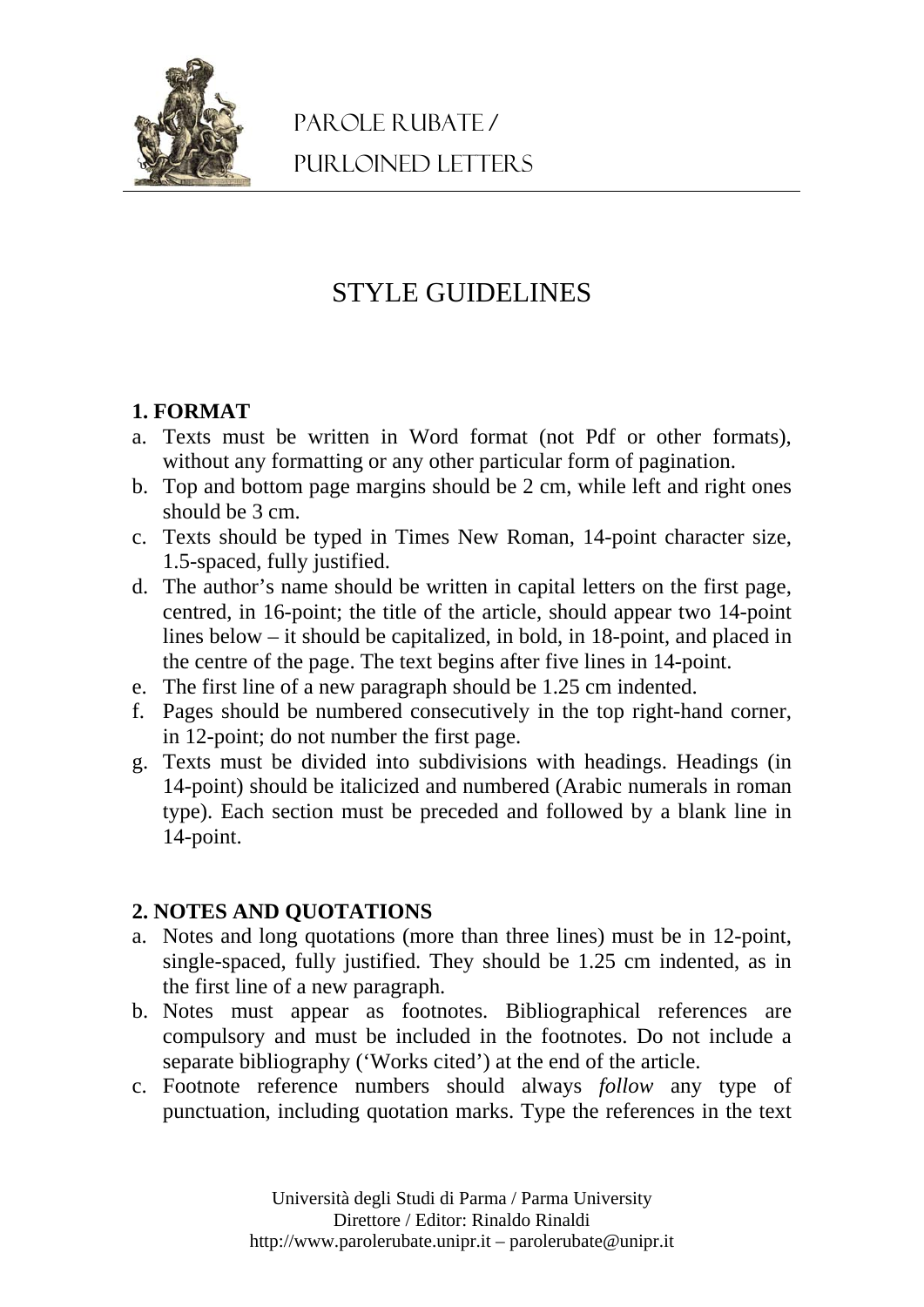

as superior figures ('superscript'). Footnotes numbering must be progressive and footnote numbers should never be repeated.

- d. Indicate omissions with [ $\dots$ ]; this can also be used at the beginning of a quotation, but exclusively when the starting point of the quotation does not coincide with the beginning of a sentence (the first letter of the cited passage is therefore not to be capitalized).
- e. Add *sic* in square brackets [sic] to indicate ambiguities in the source text or obvious errors made by the original author.
- f. Use a forward slash (/) with a space on each side to separate lines of quoted verse or manuscript folios, and a double slash (//) to indicate a stanza break.
- g. If the text begins with an epigraph, it should be in roman type, in 12 point, between double quotation marks (" "), flushed left, 7 cm indented from the left margin of the page.

#### **3. QUOTATION MARKS AND ITALICS**

- a. Short quotations which run on with the main text and long quotations (more than three lines) should be enclosed in double quotation marks  $($ " ").
- b. For a quotation within a quotation, single quotation marks should be used  $($ .' $)$ .
- c. Long quotations should be separated from the preceding and following lines of typescript by a blank line. The next paragraph should be 1.25 cm indented, just like the first line of a new paragraph.
- d. Double quotation marks (" ") should also be used to indicate journals in bibliographical references.
- e. As far as quotations are concerned, punctuation marks should always follow the closing quotation marks, with the exception of exclamation marks, question marks and dots belonging to the quoted material.
- f. Single quotation marks (' ') should also be used to emphasize a word or an expression, as an alternative to italics; to indicate special nuances of meaning; to emphasize a term (for example: the term 'intertextuality' is to be referred to...) in the article or in a title (T. Atou, *L'origine du mot 'armadillo'*, Paris-Texas, Éditions Carapace, 2010).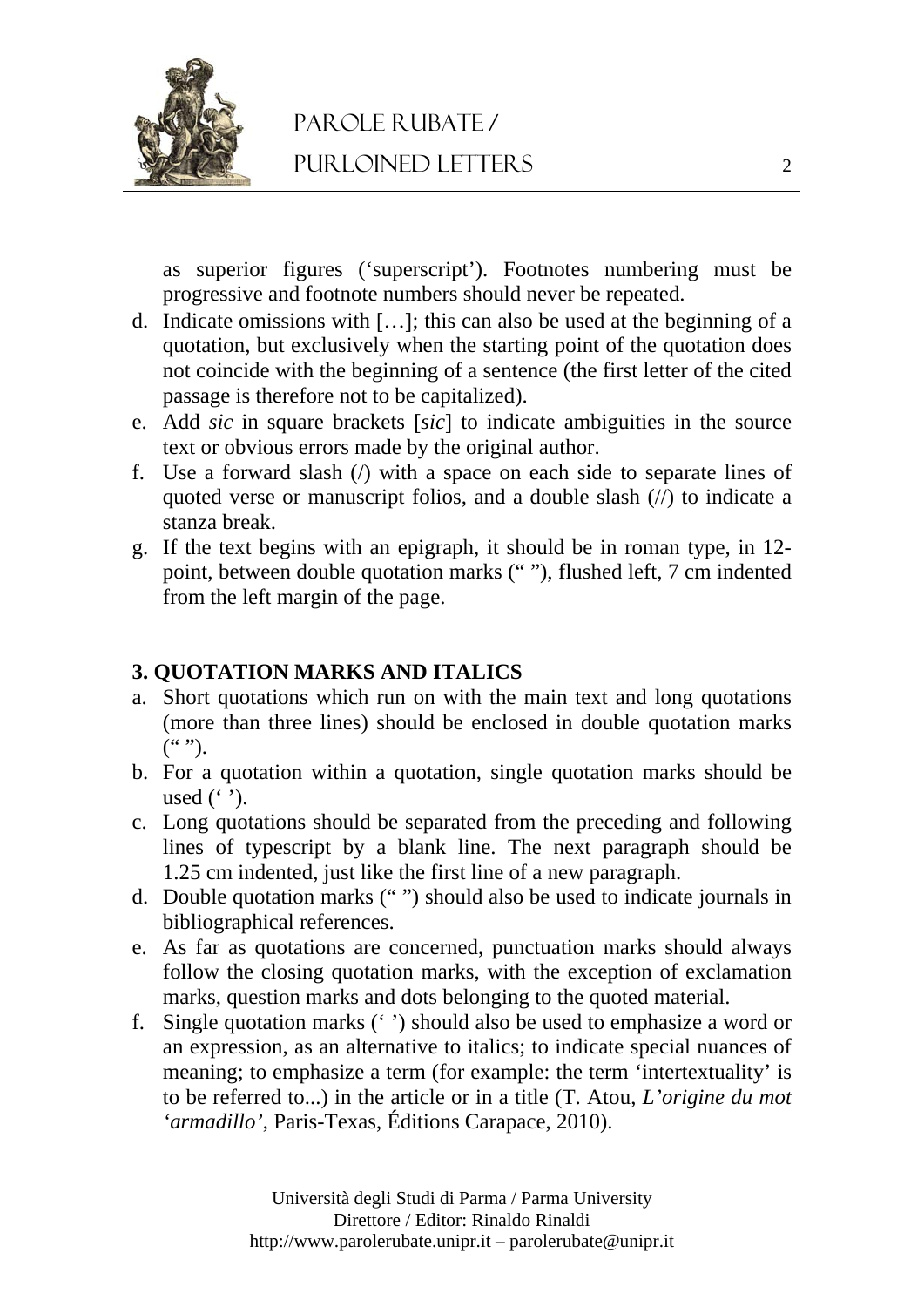

# parole rubate / purloined letters

- g. Italics should be used for section titles, titles in bibliographical references, words in a different language from that used in the article, and – in moderation – for rhetorical emphasis. In the bibliography, *et al*., *ibidem*, *passim*, *supra* and *infra*, *r* (*recto*) and *v* (*verso*), should be italicized.
- h. Bold type should be avoided, unless strictly necessary.

#### **4. BIBLIOGRAPHICAL REFERENCES**

Bibliographical references appearing in footnotes should be given according to the following guidelines:

- a. The author's last name should be written in roman and preceded by forenames reduced to initials; forename initials and the last name should be separated by a space (V. Volpacchietti, M. I. Stificatore).
- b. Titles of books should be given in italics and titles of journals enclosed in double quotation marks (" ").
- c. Abbreviations: p. and pp. (with a space preceding the number of the page), ch. and chs., vol. and vols, t. and tt., cf., etc.
- d. Page numbers should always be given in full (pp. 124-129, pp. 657- 689); the same principle should be used to indicate years (1914-1916).
- e. The first reference to any item should be given in full in a form similar to that in the following examples:
	- Monograph: V. Volpacchietti, *La caccia alla volpe*, Milano, Furbastri,  $1827<sup>3</sup>$  (the superscript indicates the third edition), p. 545;
	- Essay in edited book: A. Spetta and S. Pera, *Il giorno del Giudizio*, in *Prospettive millenaristiche*, ed. by G. Da Fiore, Cosenza, Mannaggia, 1973, pp. 567-824;
	- Journal article: B. Revetto, *Les souffrances de l'inventeur*, in "La corrida. Journal Spirituel", XXIV, 1968, pp. 3-15;
	- Translation into/from another language: V. Volpacchietti, *La caccia alla volpe*, Engl. trans. *Fox-hunting*, Hounds and Hounds, Croydon, 1838, vol. II, p. 36 (in this case the quotation must refer to the edition in the original language).
- f. Details about book series should not be included, unless the position of a work within a collection or a series is particularly meaningful (for example the *Rerum Italicarum Scriptores*).